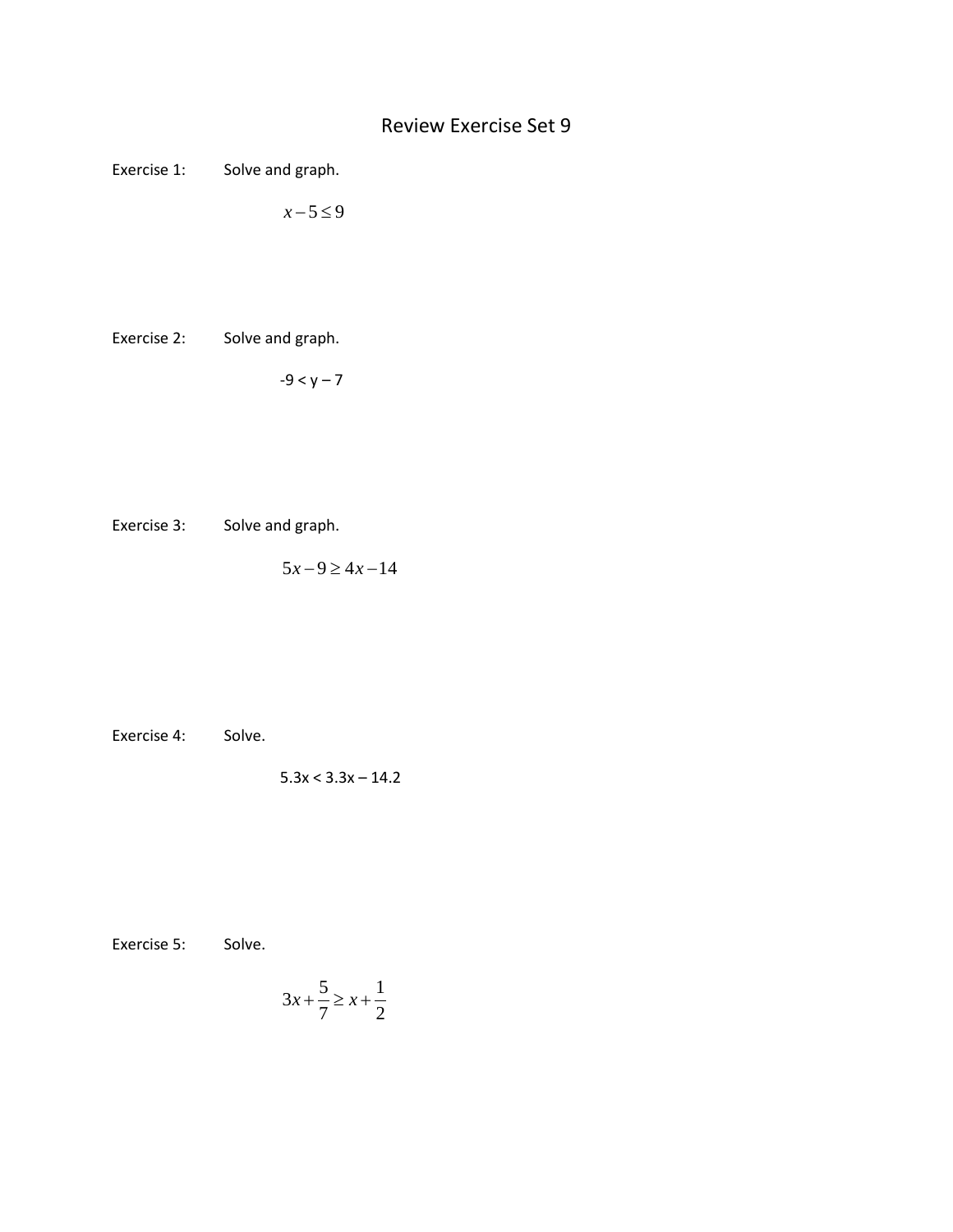## Review Exercise Set 9 Answer Key

Exercise 1: Solve and graph.

$$
x-5 \le 9
$$
  

$$
x-5+5 \le 9+5
$$
  

$$
x \le 14
$$



$$
-9 < y-7
$$
\n
$$
-9 + 7 < y - 7 + 7
$$
\n
$$
-2 < y
$$
\n
$$
y > -2
$$

Exercise 3: Solve and graph.

5 9 4 14 *x x* −≥ − − −≥ − − 5 4 9 4 4 14 *xx xx x* − ≥− 9 14 *x* − + ≥− + 9 9 14 9 ≥ −*x* 5